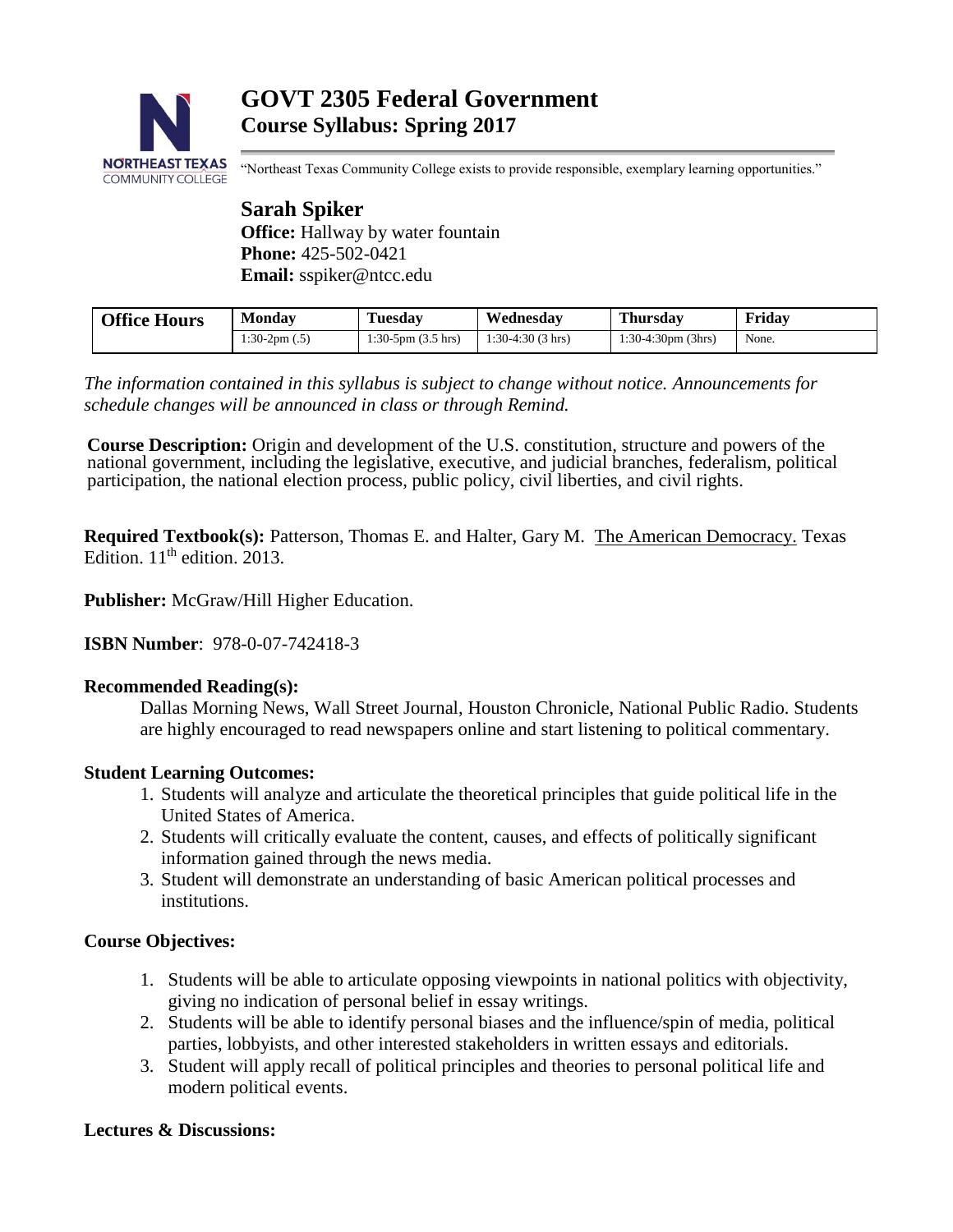Lectures and/or discussions will be based on the chapters in the textbook and articles brought in by the students and posted via Blackboard.

#### **Evaluation/Grading Policy:**

Students will be tested on assigned readings from the text as well as additional materials assigned in class. Previous arrangements must be made when it is necessary to miss a quiz/exam. In the case of an emergency where prior notification is unavailable, students must provide proof of an excused extenuating circumstance in order to make up the test.

The final grade for the class will follow a standard grade scale based on a weighted scale.

 $A = 90-100$  $B = 80-89$  $C = 70-79$  $D = 60-69$  $F =$ Below 60

Weighted scale is based on the following categories:

50% Quizzes and Assignments 25% Final Project

25% Exams

#### **Tests/Exams:**

Two exams will be given (midterm and final). The questions primarily multiple choice and true/false. No notes are permitted on exams. Students are permitted unlimited supervised retakes of the exam during Testing Center hours **for one week after the original exam is given**, but must be present at the time of the original test date in order to take advantage of the retake.

Each chapter will have its own open-book quiz posted on Blackboard. Quizzes can be taken an unlimited number of times up until the due date.

Previous arrangements must be made when it is necessary to miss an exam. In the case of an emergency where prior notification is unavailable, students must provide proof of an excused absence in order to make up the test.

#### **Assignments:**

All assignments will be posted to Blackboard.

Assignments are subject to online electronic plagiarism checkers as well as old fashioned "Google checking". Papers that attempt to cite but do so incorrectly will be given a zero and returned for resubmission. Papers that do not attempt to cite at all will receive a zero with no opportunity for resubmission. The resubmission opportunity will be noted in the grading comments on Blackboard.

## **Student Responsibilities/Expectations:**

Since the lecture-discussion method will be employed in this class, regular attendance is highly encouraged. Students who have not attended class by the  $12<sup>th</sup>$  class day will be removed from the course.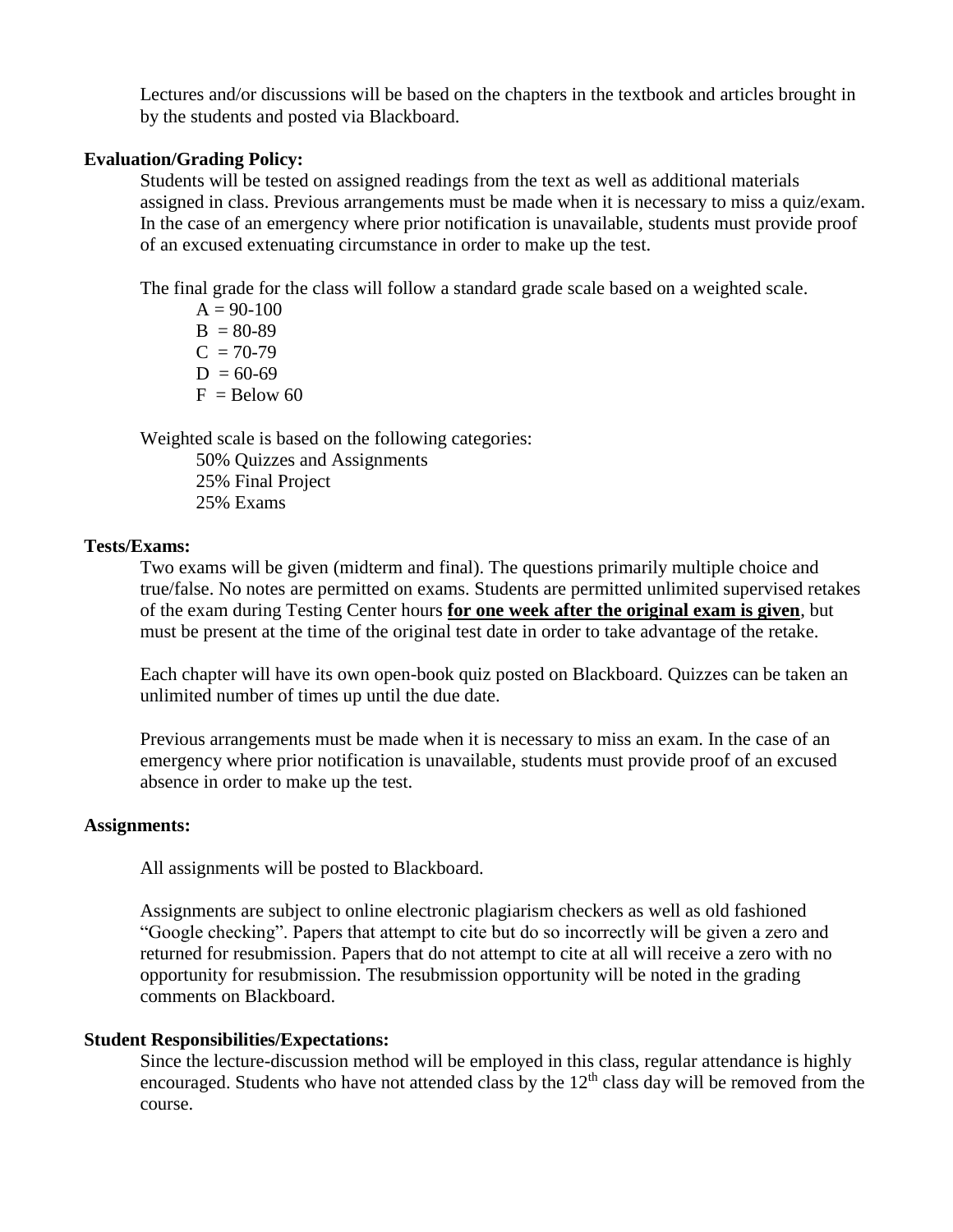Students must be present in order to get credit for some in-class assignments. Failure to attend on mandatory attendance days will result in a loss of available points for the activity. If the attendance policy is broken, the instructor will examine the reasons for the student's absences, the student's work in the class, and determine whether it is in the student's best interest to remain in the class. If the student breaks the attendance policy, the instructor may begin withdrawal procedures (up to the college's withdrawal deadline) or may fail the student for the course (after the college's withdrawal deadline has passed).

From time to time, students may be offered extra credit. These optional assignments will be announced via Blackboard. Typically, extra credit will be added to assignments grades and are weighted accordingly.

A personal emergency is limited to death of a relative or unforeseeable and immediate hardship. All excuses for make-up work must be verified by the instructor. It is the student's responsibility to contact the instructor to schedule make-up work due to a medical or personal emergency. The instructor may permit or deny make-up work.

Students are expected to **check daily** the campus email account and the course Blackboard for any course changes, announcements, and assignments. Failure to check regularly the campus email and the course Blackboard may result in missed work and academic penalties. To access the course website on Blackboard, follow these steps:

- 1. Log on to the NTCC My Eagle Portal at mycampus.ntcc.edu.
- 2. Your portal Login name is your first name initial + your last name + last 3 digits of your social security number. The Password is your date of birth in an 8 digit format mmddyyyy.
- 3. Under the "Launch Pad" click on the Blackboard Icon.
- 4. After logging in, under the My Courses list, select the link associated with this class.
- 5. Blackboard Mail is found on the left-hand side of the course home page.

## **Cell Phones:**

*ALL CELL PHONES* ARE TO BE TURNED OFF UPON ENTERING THE CLASSROOM. NO EXCEPTIONS. TEXTING IS NOT ACCEPTABLE. VIOLATIONS MAY RESULT IN YOUR PHONE BEING TAKEN BY THE INSTRUCTOR. IN CASE OF EMERGENCY THE BUILDING SECRETARY WILL BRING A MESSAGE TO THE CLASSROOM. THE SECRETARY'S PHONE NUMBER IS 903-434-8255.

## **NTCC Academic Honesty Statement:**

Students are expected to complete course work in an honest manner, using their intellects and resources designated as allowable by the course instructor. Students are responsible for addressing questions about allowable resources with the course instructor. NTCC upholds the highest standards of academic integrity. This course will follow the NTCC Academic Honesty policy stated in the Student Handbook.

## **Academic Ethics:**

The college expects all students to engage in academic pursuits in a manner that is beyond reproach. Students are expected to maintain complete honesty and integrity in their academic pursuit. Academic dishonesty such as cheating, plagiarism, and collusion is unacceptable and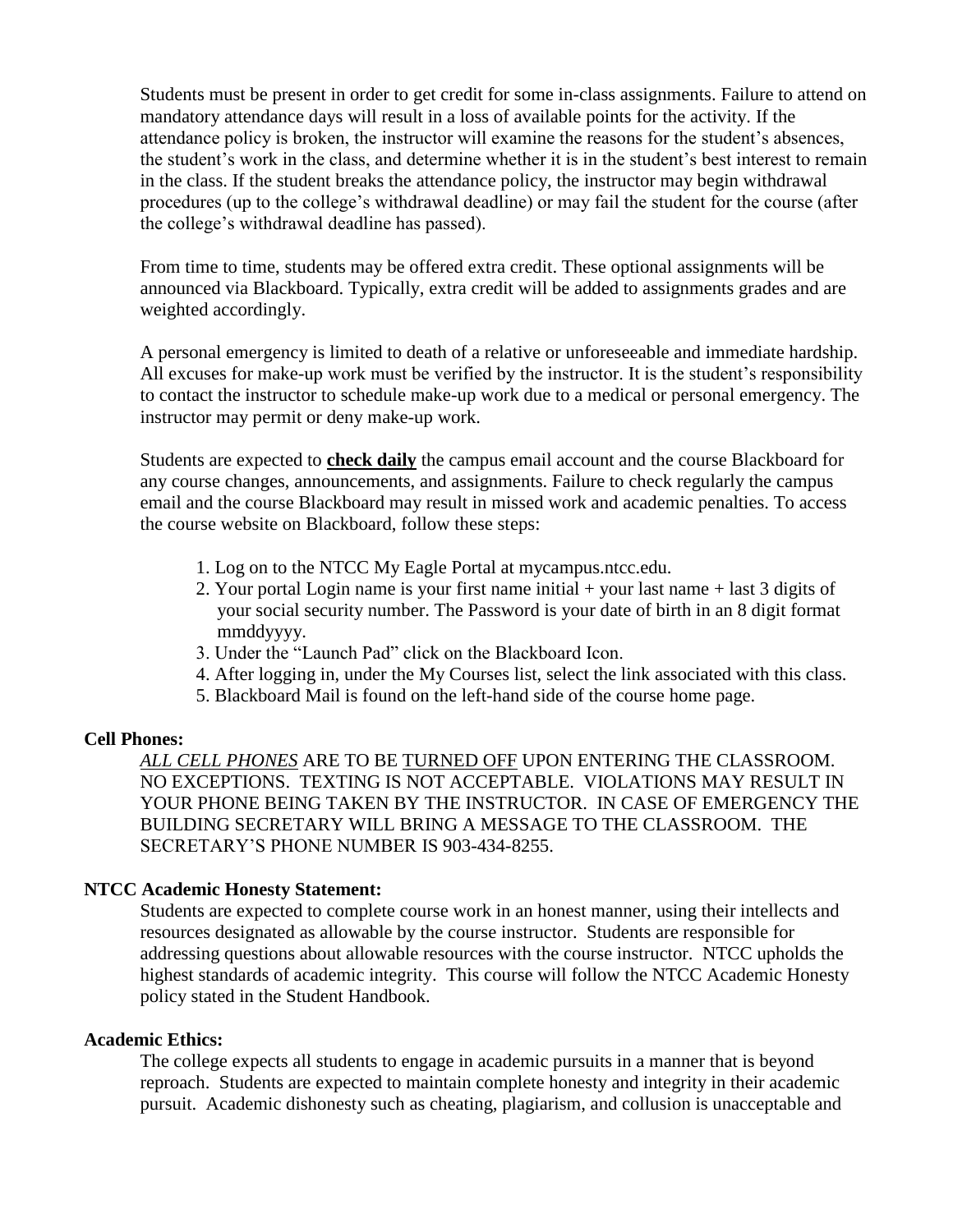may result in disciplinary action. Refer to the student handbook for more information on this subject.

#### **ADA Statement:**

It is the policy of NTCC to provide reasonable accommodations for qualified individuals who are students with disabilities. This College will adhere to all applicable federal, state, and local laws, regulations, and guidelines with respect to providing reasonable accommodations as required to afford equal educational opportunity. It is the student's responsibility to arrange an appointment with a College counselor to obtain a Request for Accommodations form. For more information, please refer to the NTCC Catalog or Student Handbook.

## **Family Educational Rights and Privacy Act** (**FERPA**):

The Family Educational Rights and Privacy Act (FERPA) is a federal law that protects the privacy of student education records. The law applies to all schools that receive funds under an applicable program of the U.S. Department of Education. FERPA gives parents certain rights with respect to their children's educational records. These rights transfer to the student when he or she attends a school beyond the high school level. Students to whom the rights have transferred are considered "eligible students." In essence, a parent has no legal right to obtain information concerning the child's college records without the written consent of the student. In compliance with FERPA, information classified as "directory information" may be released to the general public without the written consent of the student unless the student makes a request in writing. Directory information is defined as: the student's name, permanent address and/or local address, telephone listing, dates of attendance, most recent previous education institution attended, other information including major, field of study, degrees, awards received, and participation in officially recognized activities/sports.